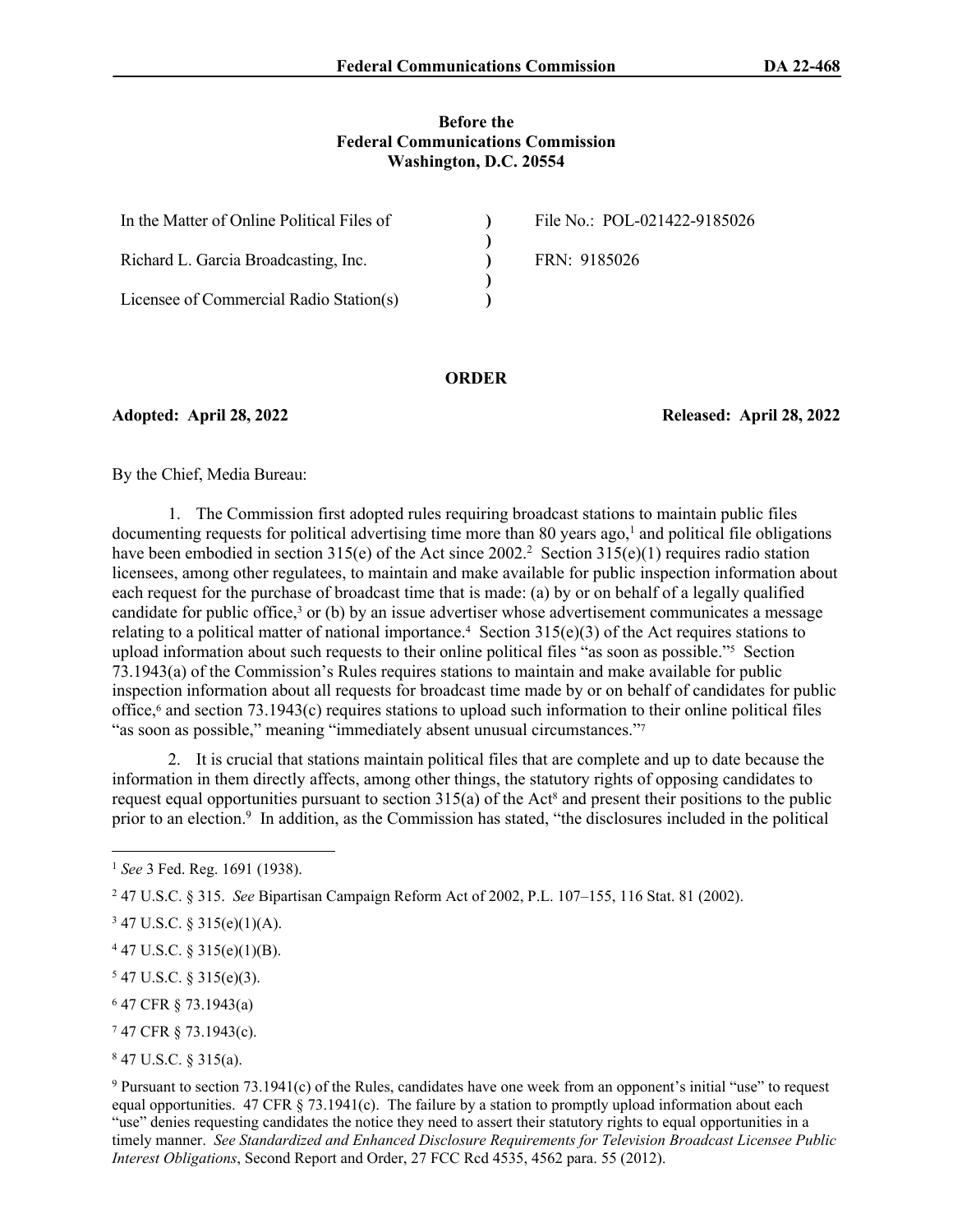file further the First Amendment's goal of an informed electorate that is able to evaluate the validity of messages and hold accountable the interests that disseminate political advocacy."<sup>10</sup>

3. Richard L. Garcia Broadcasting, Inc. is the licensee of one or more commercial radio stations for which it has filed license renewal applications. The Audio Division of the FCC's Media Bureau suspended processing of those applications because of Richard L. Garcia Broadcasting, Inc.'s failure to affirmatively certify compliance with its public file obligations in Section 73.3526 of the Commission's rules.11 The Audio Division staff determined that the public file deficiencies were attributable to a failure by Richard L. Garcia Broadcasting, Inc. to comply with political file requirements.

4. The Media Bureau and Richard L. Garcia Broadcasting, Inc. have elected to resolve the matter of Richard L. Garcia Broadcasting, Inc.'s public file derelictions through the attached Consent Decree. Pursuant to the Consent Decree, Richard L. Garcia Broadcasting, Inc. agrees, among other things, to implement a comprehensive compliance plan to ensure future compliance with its political file obligations and to submit periodic compliance reports to the Media Bureau.

5. After reviewing the terms of the Consent Decree and evaluating the facts before us, we find that the public interest would be served by adopting the Consent Decree.

6. Accordingly, **IT IS ORDERED** that, pursuant to the authority delegated by section 0.61(e) and 0.283 of the Commission's rules,12 the attached Consent Decree **IS ADOPTED** and its terms incorporated by reference.

7. **IT IS FURTHER ORDERED** that pursuant to 47 CFR § 73.3526(e)(10), a copy of the attached Consent Decree **SHALL BE RETAINED** in the online public inspection file of each station listed in Appendix A of the Consent Decree until grant of its next license renewal application.

8. **IT IS FURTHER ORDERED** that the above-captioned matter **IS TERMINATED**.

9. **IT IS FURTHER ORDERED** that a copy of this Order and Consent Decree shall be served via electronic mail to Richard L. Garcia Broadcasting, Inc. at richardgarcia@kdceradio.com.

# FEDERAL COMMUNICATIONS COMMISSION

Holly Saurer Chief, Media Bureau

<sup>10</sup> *Id.* at 4543-44, para. 16.

<sup>&</sup>lt;sup>11</sup> See Section III, Question 3, of each application.

<sup>12</sup> 47 CFR §§ 0.61(e), 0.283.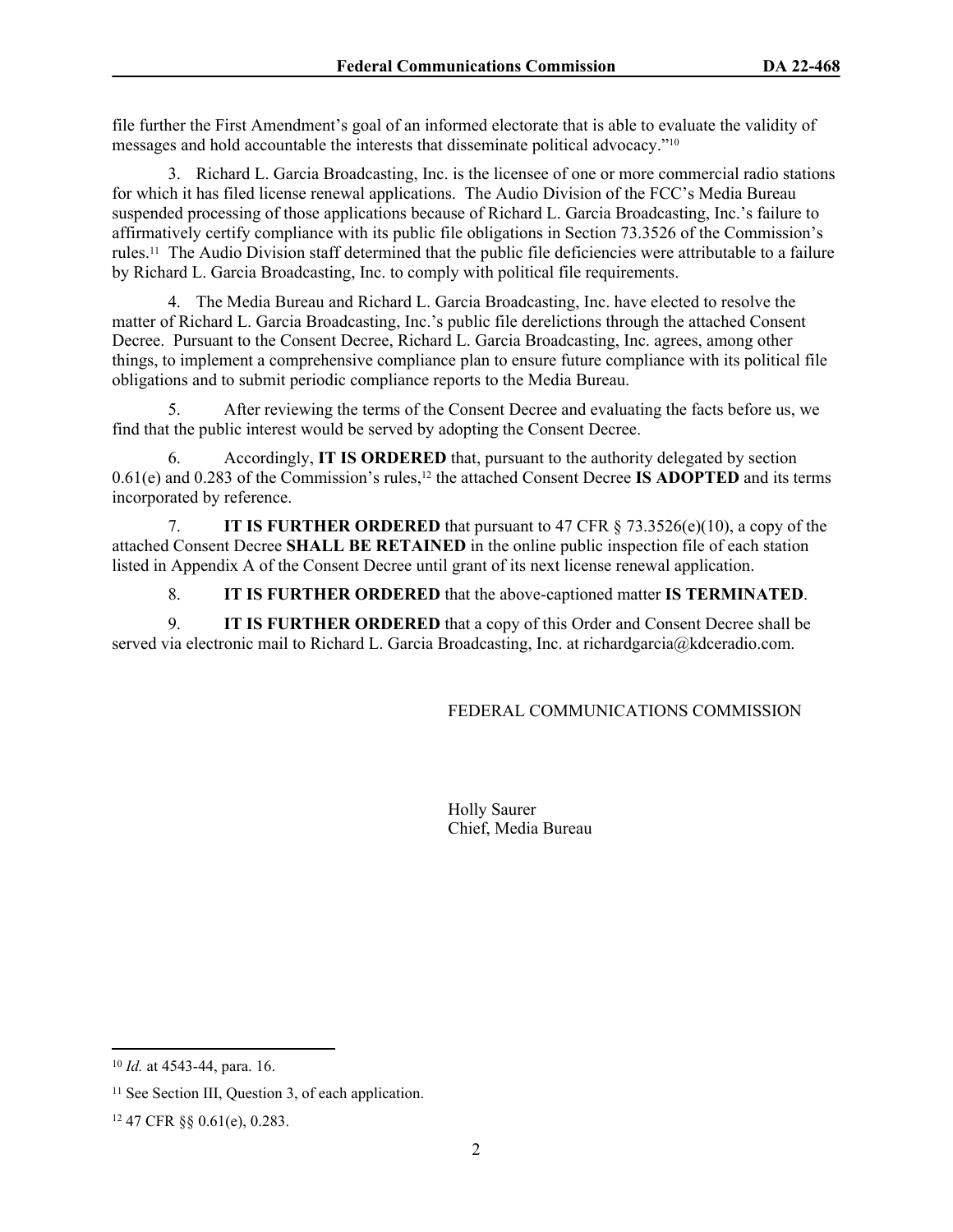#### **Before the Federal Communications Commission Washington, D.C. 20554**

| In the Matter of Online Political Files of | File No.: POL-021422-9185026 |
|--------------------------------------------|------------------------------|
|                                            |                              |
| Richard L. Garcia Broadcasting, Inc.       | FRN: 9185026                 |
|                                            |                              |
| Licensee of Commercial Radio Station(s)    |                              |

#### **CONSENT DECREE**

1. The Media Bureau of the Federal Communications Commission and Richard L. Garcia Broadcasting, Inc. (hereafter "Company," as defined below), by their authorized representatives, hereby enter into this Consent Decree for the purpose of terminating the Media Bureau's investigation into the Company's compliance with section 315(e)(3) of the Communications Act of 1934, as amended,<sup>13</sup> and section  $73.1943(c)$  of the Commission's rules,<sup>14</sup> relating to the maintenance of online political files. To resolve this matter, the Company agrees to implement a comprehensive Compliance Plan to ensure its future compliance with section 315(e)(3) and section 73.1943(c).

### **I. DEFINITIONS**

- 2. For the purposes of this Consent Decree, the following definitions shall apply:
	- (a) "Act" means the Communications Act of 1934, as amended, 47 U.S.C. § 151 *et seq*.
	- (b) "Adopting Order" means an Order of the Bureau adopting the terms of this Consent Decree without change, addition, deletion, or modification.
	- (c) "Bureau" means the Media Bureau of the Commission.
	- (d) "Commission" or "FCC" means the Federal Communications Commission and all of its bureaus and offices.
	- (e) "Company" means Richard L. Garcia Broadcasting, Inc. and its affiliates, subsidiaries, predecessors-in-interest, and successors-in-interest.
	- (f) "Covered Employees" means all employees and agents of the Company who are responsible for performing, supervising, overseeing, or managing activities related to the maintenance of online political files, as required by the Political Record-Keeping Statute and Rule.
	- (g) "Effective Date" means the date by which both the Bureau and the Company have signed the Consent Decree.
	- (h) "Investigation" means the Bureau's decision to hold and not process the Company's license renewal applications identified in Appendix A due to the Company's inability to certify compliance with its public file obligations.
	- (i) "Parties" means the Company and the Bureau, each of which is a "Party."

<sup>13</sup> 47 U.S.C. § 315(e)(3).

<sup>14</sup> 47 CFR § 73.1943(c).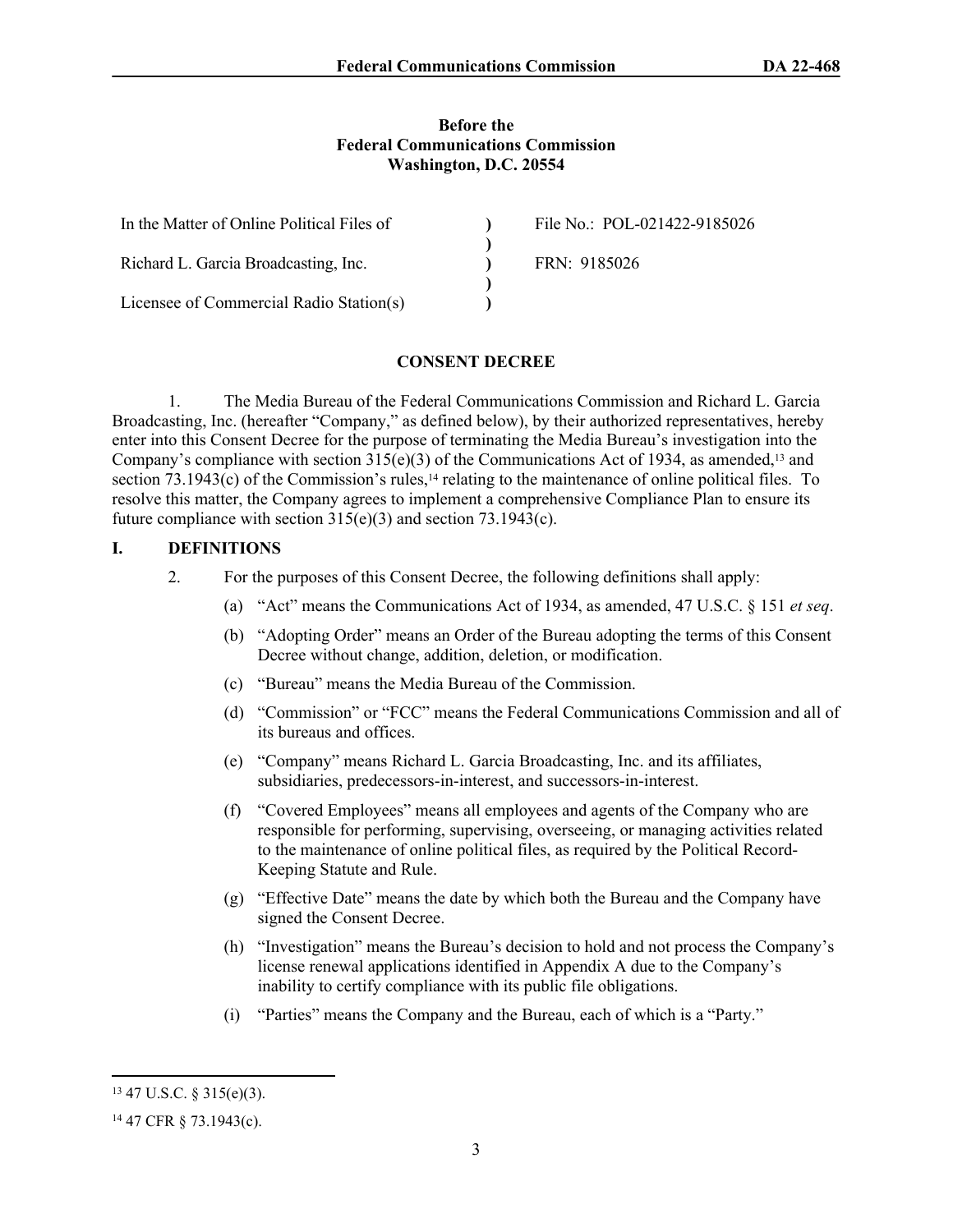- (j) "Political Record-Keeping Statute and Rule" means 47 U.S.C. § 315(e)(3) and 47 CFR § 73.1943(c).
- (k) "Rules" means the Commission's regulations found in Title 47 of the Code of Federal Regulations.

### **II. BACKGROUND**

3. Section 315(e)(1) requires radio station licensees to maintain and make available for public inspection information about each request for the purchase of broadcast time that is made: (a) by or on behalf of a legally qualified candidate for public office,<sup>15</sup> or (b) by an issue advertiser whose advertisement communicates a message relating to a political matter of national importance.16 Section 315(e)(3) requires stations to place information about such requests into their political files "as soon as possible."17 Section 73.1943(a) of the Commission's Rules requires stations to maintain and make available for public inspection information about all requests for broadcast time made by or on behalf of candidates for public office,18 and section 73.1943(c) requires stations to upload such information to their online political files "as soon as possible," meaning "immediately absent unusual circumstances."19 A full- power station's political file is a subset of its public inspection file.<sup>20</sup>

4. It is crucial that stations maintain political files that are complete and up to date because the information in them directly affects, among other things, the statutory rights of opposing candidates to request equal opportunities pursuant to section  $315(a)$  of the Act<sup>21</sup> and present their positions to the public prior to an election.<sup>22</sup> In addition, as the Commission has stated, "the disclosures included in the political file further the First Amendment's goal of an informed electorate that is able to evaluate the validity of messages and hold accountable the interests that disseminate political advocacy."<sup>23</sup>

5. The Company owns and operates one or more commercial radio stations licensed by the Commission. The Company recently filed one or more applications for renewal of radio station licenses in which it was unable to certify compliance with the public file requirements during the relevant license term. Further, we have determined that the Company failed to certify compliance in those applications because it did not comply with the Political Record Keeping Statute and Rule. Those applications are identified in **Appendix A**. Based on the Company's inability to provide the required certification, the Bureau commenced the Investigation and suspended processing those license renewal applications.

<sup>18</sup> 47 CFR § 73.1943(a)

<sup>19</sup> 47 CFR § 73.1943(c).

<sup>20</sup> *See* 47 CFR § 73.3526(e)(6).

<sup>21</sup> 47 U.S.C. § 315(a).

<sup>22</sup> Pursuant to section  $73.1941(c)$  of the Rules, candidates have one week from an opponent's initial "use" to request equal opportunities. 47 CFR  $\S$  73.1941(c). The failure by a station to promptly upload information about each "use" denies requesting candidates the notice they need to assert their statutory rights to equal opportunities in a timely manner. *See Standardized and Enhanced Disclosure Requirements for Television Broadcast Licensee Public Interest Obligations*, Second Report and Order, 27 FCC Rcd 4535, 4562 para. 55 (2012).

<sup>23</sup> *Id.* at 4543-44, para. 16.

<sup>15</sup> 47 U.S.C. § 315(e)(1)(A).

 $16$  47 U.S.C. § 315(e)(1)(B).

<sup>17</sup> 47 U.S.C. § 315(e)(3). Pursuant to *Expansion of Online Public File Obligations to Cable and Satellite TV Operator and Broadcast and Satellite Radio* Licensee, 31 FCC Rcd. 526 (2016), radio stations are required to upload records about requests for the purchase of political broadcast time to their online political files for public inspection.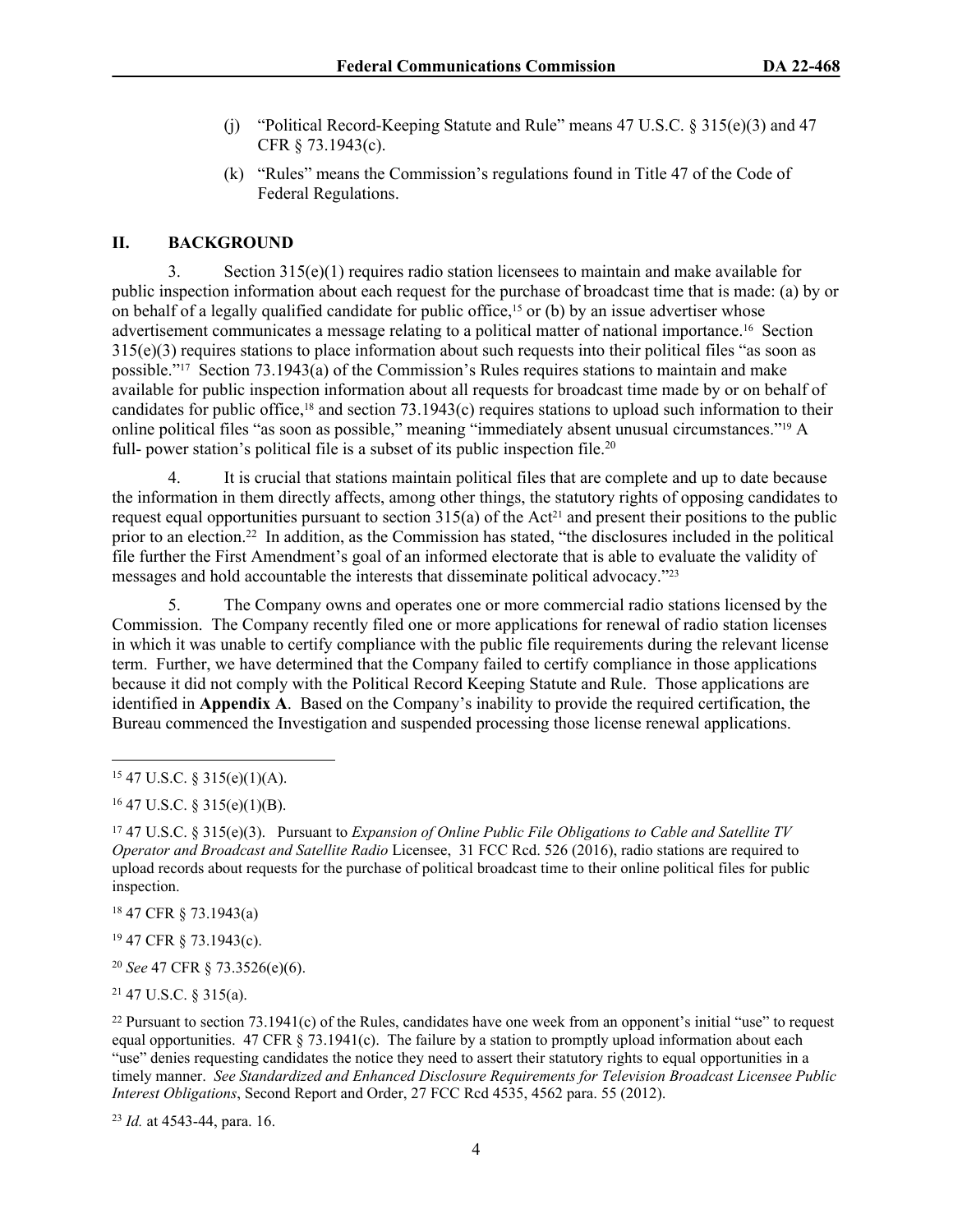6. The Bureau acknowledges that the COVID-19 pandemic caused a dramatic reduction in advertising revenues which, in turn, placed the radio broadcast industry, including the Company, under significant, ongoing financial stress. The Bureau believes that the Company's disclosures in its license renewal applications combined with the exceptional circumstances brought about by the pandemic present a unique situation which, on balance, warrant resolution of the Bureau's investigation under the terms and conditions described below.

## **III. TERMS OF AGREEMENT**

7. **Adopting Order**.The provisions of this Consent Decree shall be incorporated by the Bureau in an Adopting Order.

8. **Jurisdiction**. The Company agrees that the Bureau has jurisdiction over it and the matters contained in this Consent Decree and has the authority to enter into and adopt this Consent Decree.

9. **Effective Date**. The Parties agree that this Consent Decree shall become effective on the Effective Date. As of the Effective Date, the Parties agree that this Consent Decree shall have the same force and effect as any other order of the Commission.

10. **Termination of Investigation**.In express reliance on the covenants and representations in this Consent Decree and to avoid further expenditure of public resources, the Bureau agrees to terminate the Investigation. In addition, the Bureau agrees to process the Company's pending radio license renewal applications identified in Appendix A in the ordinary course. Furthermore, the Bureau agrees not to suspend the processing of such future radio license renewal applications that the Company files in the current renewal cycle (through August 2022) because of the Company's inability to certify compliance with its public file obligations in those applications. In consideration for such, the Company agrees to the terms, conditions, and procedures contained herein.

11. The Bureau agrees that, in the absence of new material evidence, the Bureau will not use the facts developed in this Investigation through the Effective Date, or the existence of this Consent Decree, to institute, on its own motion or in response to any petition to deny or other third-party objection, any new proceeding, formal or informal, or take any action on its own motion against the Company concerning the matters that were the subject of the Investigation. The Bureau also agrees that, in the absence of new material evidence, it will not use the facts developed in the Investigation through the Effective Date, or the existence of this Consent Decree, to institute on its own motion any proceeding, formal or informal, or to set for hearing the question of the Company's basic qualifications to be a Commission licensee or to hold Commission licenses or authorizations.<sup>24</sup>

12. **Admission of Liability**. The Company admits for the purpose of this Consent Decree that it failed to timely place records of all requests for the purchase of political broadcast time in its political file in a timely manner, in repeated violation of section  $315(e)(3)$  of the Act, and section 73.1943(c) of the Rules.

13. Pursuant to section  $503(b)(2)(E)$  of the Act, in exercising its forfeiture authority, the Commission may consider, among other things, "any history of prior offenses" by the licensee.25 The Company acknowledges that the Commission or its delegated authority may consider the Company's admission of liability in this Consent Decree in proposing any future forfeiture against Company in the event the Company is determined to have apparently committed a violation of the Act, the Rules, or of

<sup>24</sup> *See* 47 CFR § 1.93(b).

<sup>25</sup> *See* 47 U.S.C. § 503(b)(2)(E).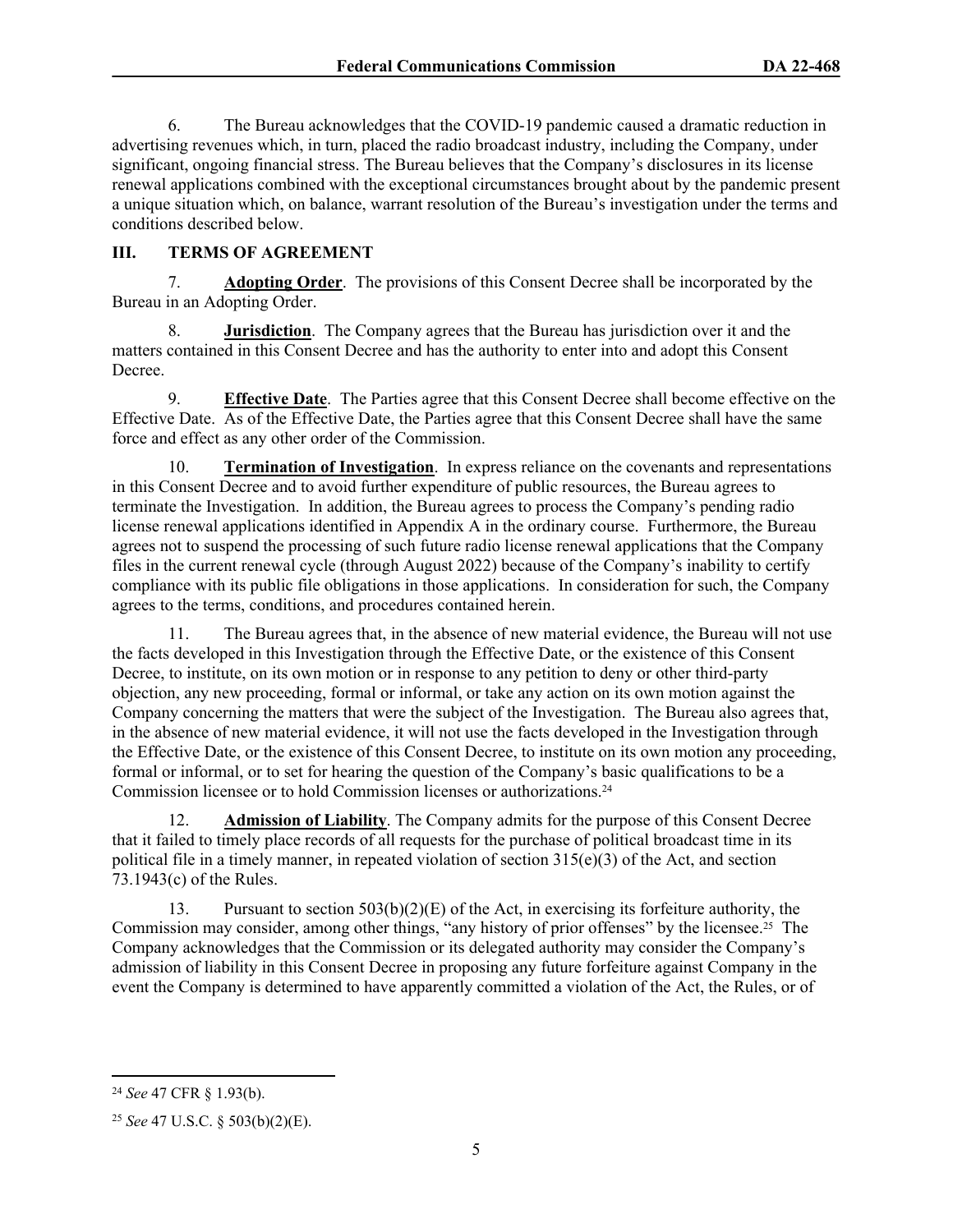any orders of the Commission after the Effective Date, whether related to political programming and record keeping or otherwise.

14. **Compliance Officer**. Within 30 calendar days after the Effective Date, the Company shall designate a senior manager to serve as a Compliance Officer and to discharge the duties set forth below. The Compliance Officer shall report directly to the Company's Chief Executive Officer (or equivalent senior officer/owner) on a regular basis, and shall be responsible for developing, implementing, and administering the Compliance Plan and ensuring that the Company complies with the terms and conditions of the Compliance Plan and this Consent Decree. The Compliance Officer shall have specific knowledge of the Political Record-Keeping Statute and Rule prior to assuming his/her duties. The Bureau acknowledges that the Compliance Officer, Chief Executive Officer, and/or owner may be the same individual.

15. **Compliance Plan**. For purposes of settling the matters set forth herein, the Company agrees that it shall, within 30 calendar days after the Effective Date, develop and implement a Compliance Plan designed to ensure future compliance with the Political Record-keeping Statute and Rule, and with the terms and conditions of this Consent Decree. The Compliance Plan, with the exception of the Compliance Report described below in paragraph 15(c), shall apply to all radio stations owned by the Company. The Compliance Plan shall contain, at a minimum, the following elements:

- (a) **Compliance Manual**. The Compliance Plan shall include a Compliance Manual that is distributed to all Covered Employees. The Company may adopt a Compliance Manual that it has prepared or one that has been prepared by an outside source, such as a trade association (e.g., the National Association of Broadcasters), another licensee, or a law firm. The Compliance Manual shall:
	- i. thoroughly explain the requirements embodied in the Political Record-keeping Statute and Rule;
	- ii. contain Operating Procedures that Covered Employees must follow to help ensure the Company's compliance with the Political Record-keeping Statute and Rule. The Operating Procedures shall include internal procedures and policies specifically designed to ensure that the Company's stations upload all required information to their online political files in a timely manner and otherwise maintain full, complete, and up to date information therein. The Operating Procedures shall also include a compliance checklist that describes the steps that a Covered Employee must follow to ensure compliance with the Political Record-keeping Statute and Rule; and
	- iii. be periodically reviewed and revised as necessary to ensure that the information set forth therein remains current, complete, accurate, and effective.
- (b) **Compliance Training Program**. If the Company has Covered Employees, the Compliance Plan shall include a Compliance Training Program to provide periodic training to those Covered Employees on complying with the Political Record-keeping Statute and Rule. As part of the compliance training program, Covered Employees shall be advised of the Company's obligation to report any noncompliance with the Political Record-keeping Statute and Rule and shall be instructed on how to disclose noncompliance to the Compliance Officer. All Covered Employees shall receive initial training under the compliance training program within 30 calendar days after the Effective Date, except that any person who becomes a Covered Employee at any time after such initial training is provided shall receive training under the compliance training program within 30 calendar days after the date he or she becomes a Covered Employee. The Company shall provide training under the compliance training plan on at least an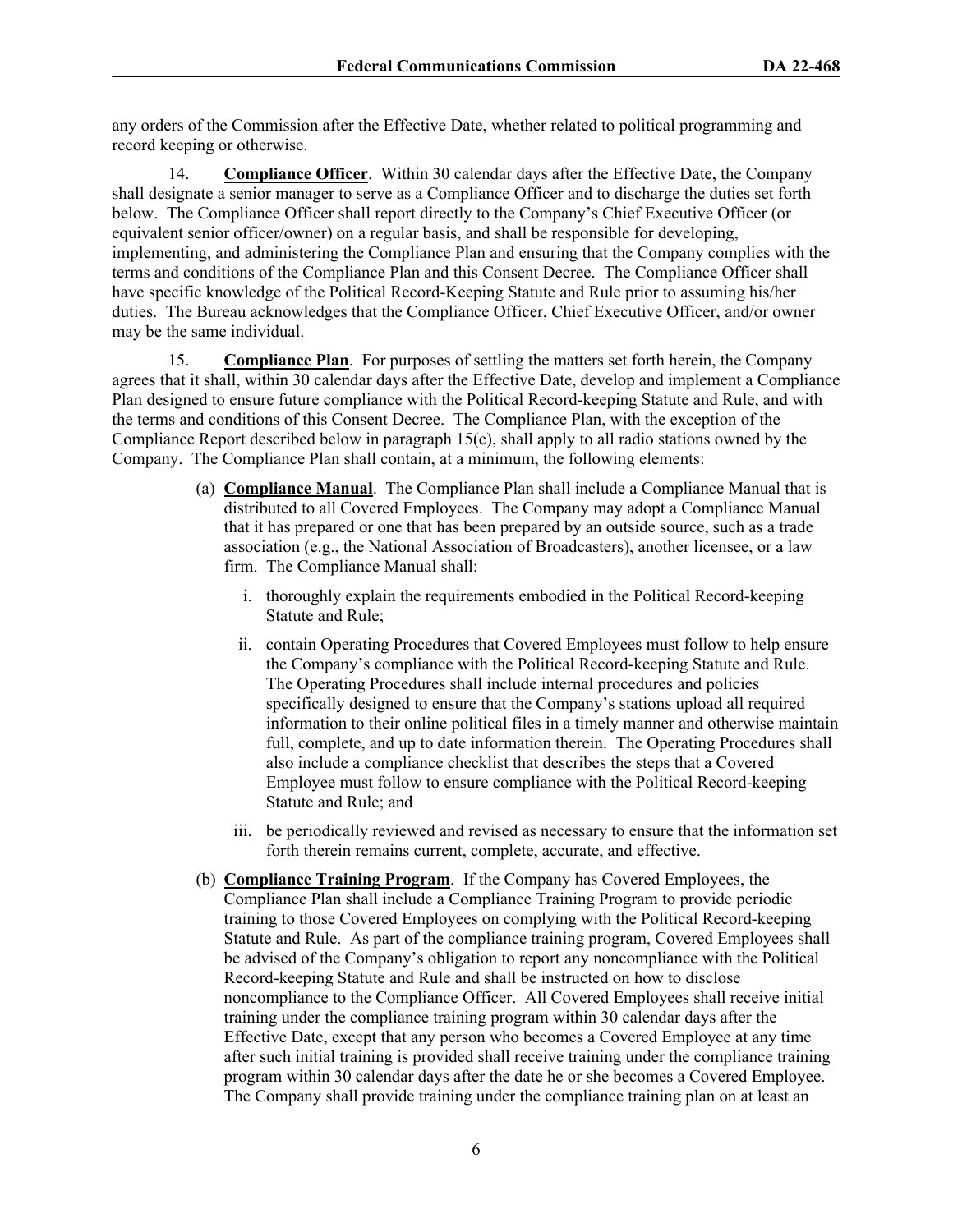annual basis, and it shall periodically review and revise the compliance training program as necessary to ensure that it remains current, complete, and effective.

- (c) **Compliance Report**. The Company shall submit one compliance report in the form of a spreadsheet to the Bureau for each station listed in Appendix A. The compliance report is intended to provide data about requests that the station received for the purchase of broadcast time by, or on behalf of, legally qualified candidates for public office or which communicate a message relating to any political matter of national importance.26 The compliance report shall: (1) provide data about such requests that the station received for ads broadcast during the three month period preceding the general election on November 8, 2022, and (2) be submitted to the Bureau no later than December 9, 2022. The Bureau may, within its sole discretion, require the Company to submit more frequent or additional compliance reports in accordance with the terms of paragraph 17 below.
	- i. The compliance report shall include a certification by the Compliance Officer stating that the Compliance Officer has personal knowledge that the Company: (i) has established and implemented the Compliance Plan; (ii) has utilized the operating procedures since the implementation of the Compliance Plan; and (iii) is not aware of any instances of noncompliance with the terms and conditions of this Consent Decree.
	- ii. The Compliance Officer's certification shall be accompanied by a statement explaining the basis for such certification and must comply with section 1.16 of the Rules,<sup>27</sup> and be subscribed to as true under penalty of perjury in substantially the form set forth therein.
	- iii. If the Compliance Officer is unable to provide the requisite certification, the Compliance Officer shall provide the Bureau with a report detailing the noncompliance, as described below.
	- iv. The Company's Chief Executive Officer (or equivalent senior officer/owner) shall also certify that he or she has reviewed the compliance report and that, based on his or her knowledge, the compliance report does not contain any untrue statement of a material fact, does not omit to state a material fact necessary to make the statements made therein, and is not misleading with respect to the period covered by the compliance report.
	- v. The compliance report shall be submitted to the Political Programming staff: Robert Baker, Assistant Chief, Policy Division, Media Bureau, Federal Communications Commission, at [Robert.Baker@fcc.gov](mailto:Robert.Baker@fcc.gov); Gary Schonman, Special Counsel, Policy Division, Media Bureau, Federal Communications Commission, at [Gary.Schonman@fcc.gov;](mailto:Gary.Schonman@fcc.gov) and Sima Nilsson, Attorney-Advisor, Policy Division Media Bureau, Federal Communications Commission, at [Sima.Nilsson@fcc.gov.](file://fccnet/data/Bureaus-Offices/MB/Policy/MB/Policy/POLITICAL%20PROGRAMMING/COMPLAINTS%20AND%20PETITIONS%20FOR%20RULEMAKING%20&%20DECLARATORY%20RULINGS/POLITICAL%20FILES%20-%20GROUP%20OWNERS/Consent%20Decrees/Entercom/Sima.Nilsson@fcc.gov.)

16. **Reporting Noncompliance**. The Company shall, for each radio station it owns, report any instance of noncompliance with the Political Record-keeping Statute and Rule, and any instance of noncompliance with any applicable terms and conditions of this Consent Decree within 10 calendar days after discovery of such noncompliance. Such reports shall include a detailed explanation of: (i) each such instance of noncompliance; (ii) the steps that the Company has taken or will take to remedy such noncompliance, including the schedule on which such actions will be taken; and (iiii) the steps that the Company has taken or will take to prevent the recurrence of any such noncompliance, including the

<sup>26</sup> See 47 U.S.C. § 315(e).

<sup>27</sup> 47 CFR § 1.16.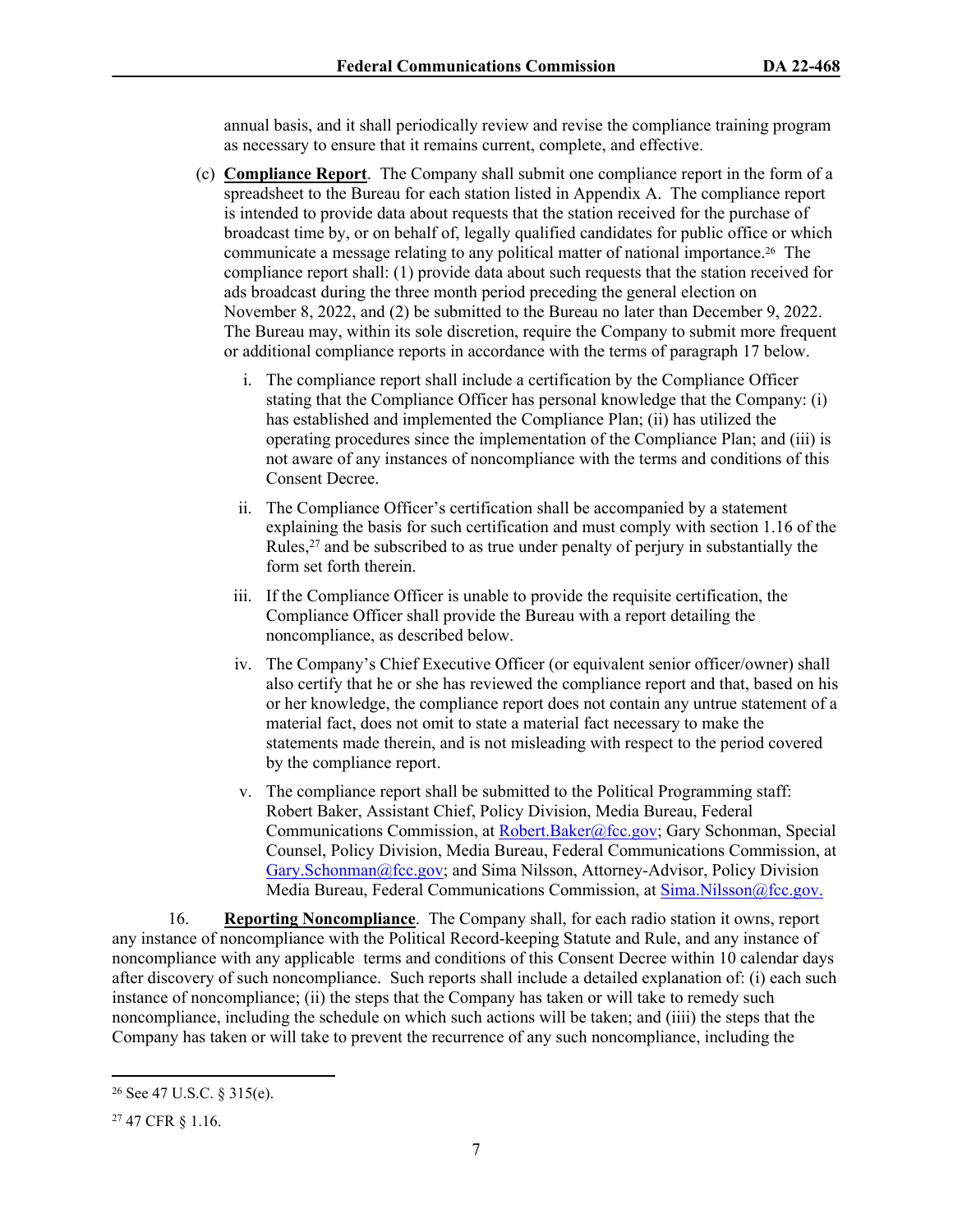schedule on which such preventative action will be taken. All reports of noncompliance shall be submitted to the Political Programming staff: Robert Baker, Media Bureau, Federal Communications Commission, at [Robert.Baker@fcc.gov;](mailto:Robert.Baker@fcc.gov) Gary Schonman, Media Bureau, Federal Communications Commission, at [Gary.Schonman@fcc.gov;](mailto:Gary.Schonman@fcc.gov) and Sima Nilsson, Media Bureau, Federal Communications Commission, at [Sima.Nilsson@fcc.gov.](file://fccnet/data/Bureaus-Offices/MB/Policy/MB/Policy/POLITICAL%20PROGRAMMING/COMPLAINTS%20AND%20PETITIONS%20FOR%20RULEMAKING%20&%20DECLARATORY%20RULINGS/POLITICAL%20FILES%20-%20GROUP%20OWNERS/Consent%20Decrees/Entercom/Sima.Nilsson@fcc.gov.)

17. **Termination Date**. The obligations to which the Company is subject pursuant to this Consent Decree shall terminate 60 days after the filing of the compliance report referenced above, *provided* the Bureau is satisfied that the Company has demonstrated substantial compliance with its political file obligations. If the Bureau is not satisfied that the Company has demonstrated substantial compliance with its political file obligations, the Bureau may, within its the sole discretion and authority, extend the termination date of this Consent Decree for up to an additional 24 months.

18. The Company acknowledges that the Bureau retains the discretion and authority to propose sanctions against the Company, including the issuance of notices of apparent liability for forfeitures, for any apparent willful and/or repeated violation by the Company of the Political Recordkeeping Statute and Rule that occurs during the term of this Consent Decree.

19. **Waivers**. As of the Effective Date, the Company waives any and all rights it may have to seek administrative or judicial reconsideration, review, appeal, or stay, or to otherwise challenge or contest the validity of this Consent Decree and the Adopting Order. The Company shall retain the right to challenge Commission interpretation of the Consent Decree or any terms contained herein. If either Party (or the United States on behalf of the Commission) brings a judicial action to enforce the terms of the Consent Decree or Adopting Order, neither the Company nor the Commission shall contest the validity of the Consent Decree or the Adopting Order, and the Company shall waive any statutory right to a trial *de novo*. The Company hereby agrees to waive any claims it may have under the Equal Access to Justice Act<sup>28</sup> relating to the matters addressed in this Consent Decree.

20. **Severability**. The Parties agree that if any of the provisions of the Consent Decree shall be held unenforceable by any court of competent jurisdiction, such unenforceability shall not render unenforceable the entire Consent Decree, but rather the entire Consent Decree shall be construed as if not containing the particular unenforceable provision or provisions, and the rights and obligations of the Parties shall be construed and enforced accordingly.

21. **Invalidity**. In the event that this Consent Decree in its entirety is rendered invalid by any court of competent jurisdiction, it shall become null and void and may not be used in any manner in any legal proceeding.

22. **Subsequent Rule or Order**. The Parties agree that if any provision of this Consent Decree conflicts with any subsequent Rule or Order adopted by the Commission (except an order

<sup>28</sup> *See* 5 U.S.C. § 504; 47 CFR §§ 1.1501-1.1530.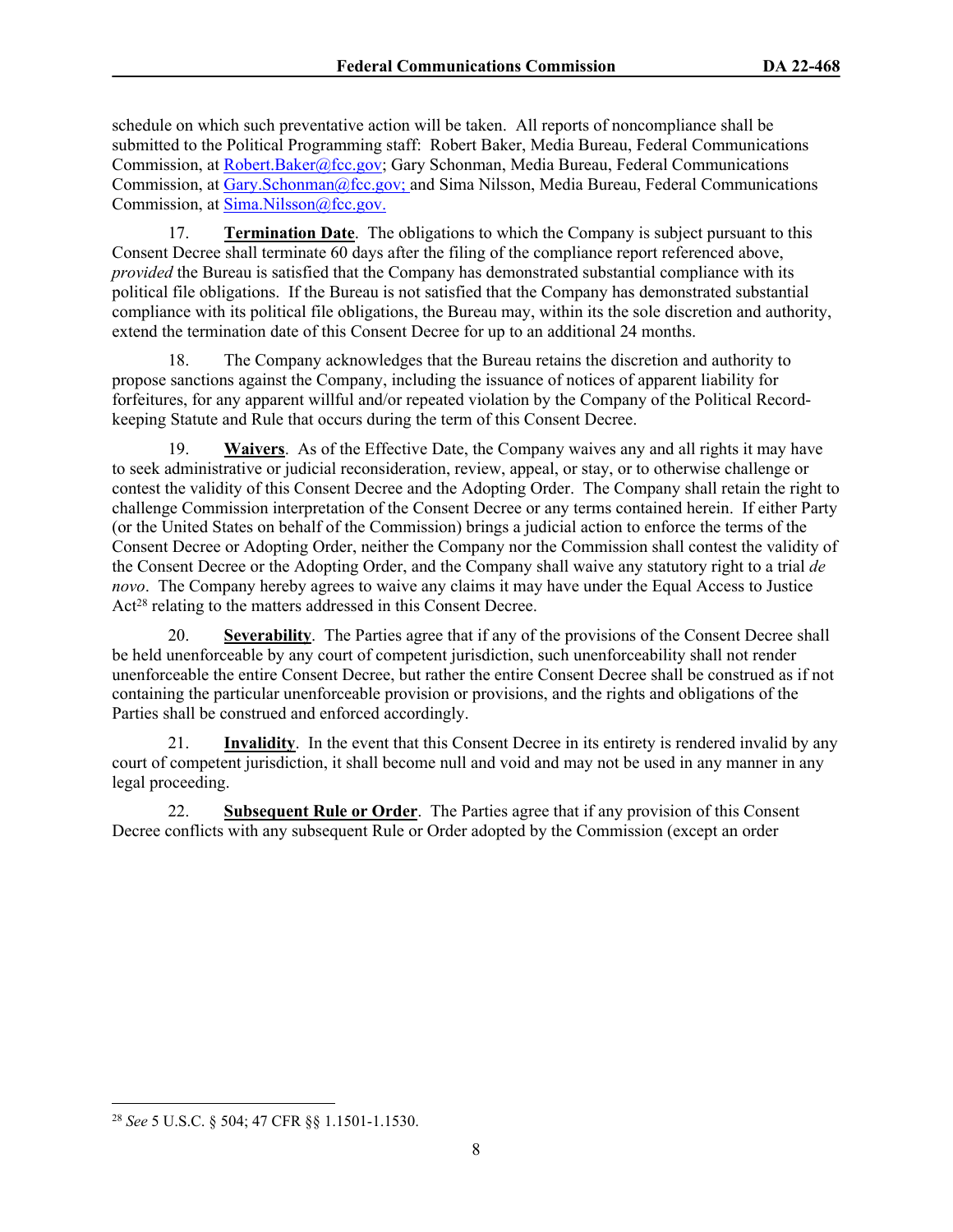specifically intended to revise the terms of this Consent Decree to which the Company does not expressly consent) that provision will be superseded by such Rule or Order.

23. **Successors and Assigns**.The Company agrees that the provisions of this Consent Decree shall be binding on its successors, assigns, and transferees.

24. **Final Settlement**. The Parties agree and acknowledge that this Consent Decree shall constitute a final settlement between the Parties with respect to the Investigation.

25. **Modifications**. This Consent Decree cannot be modified without the advance written consent of both Parties.

26. **Paragraph Headings**. The headings of the paragraphs in this Consent Decree are inserted for convenience only and are not intended to affect the meaning or interpretation of this Consent Decree.

27. **Authorized Representative**. Each Party represents and warrants to the other that it has full power and authority to enter into this Consent Decree. Each person signing this Consent Decree on behalf of a Party hereby represents that he or she is fully authorized by the Party to execute this Consent Decree and to bind the Party to its terms and conditions.

28. **Counterparts**. This Consent Decree may be signed in counterpart (including electronically or by facsimile). Each counterpart, when executed and delivered, shall be an original, and all of the counterparts together shall constitute one and the same fully executed instrument.

 $\mathcal{L}_\text{max}$ Holly Saurer Chief, Media Bureau

Date

 $\mathcal{L}_\text{max}$ Richard L. Garcia Broadcasting, Inc.

 $\mathcal{L}_\text{max}$ 

 $\mathcal{L}_\text{max}$  and  $\mathcal{L}_\text{max}$  and  $\mathcal{L}_\text{max}$  and  $\mathcal{L}_\text{max}$ 

Date